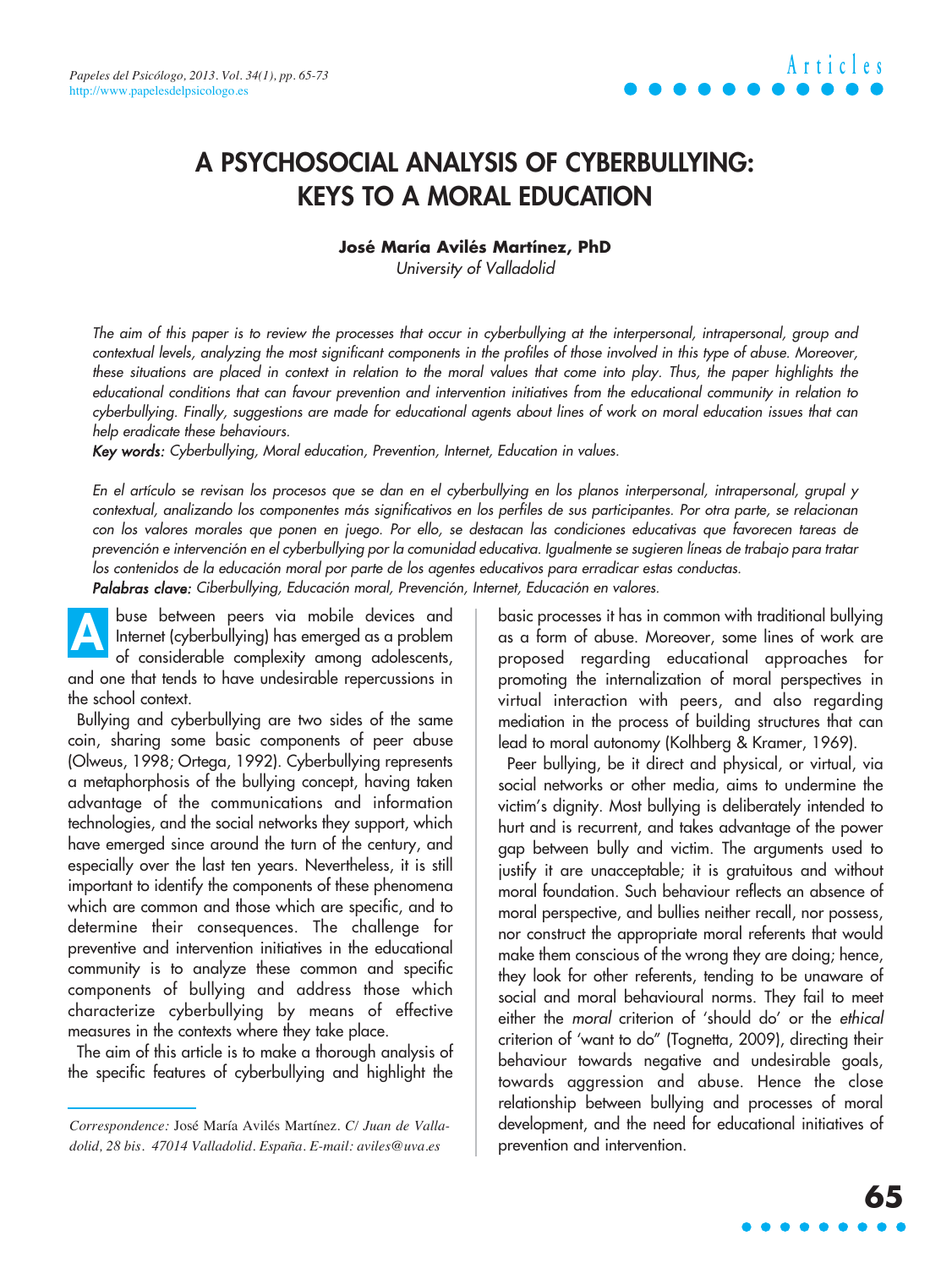In situations of cyberbullying, the different profiles involved reveal their degree of moral development in the kinds of moral reasoning they use and the moral behaviour they perform, as well as in how these two aspects are linked, on showing their moral identity in a context of social values. This can be seen in the positions taken up, in the decision-making and in the emotions of each profile in the dynamics of cyberbullying, be they victims, perpetrators or witnesses: when the bully attacks someone whom they know is weaker, when people join in the bully's attacks, when people defend the victim even at their own risk, or when they feel unable to challenge the bully even though they know they should do.

Educational intervention must therefore focus on these aspects if it is to address the core of peer abuse and get to its roots, regardless of whether there is a need for other action depending on the case and the nature of the abuse. Moral education and its application in the cognitive (moral judgements), emotional (moral emotions) and behavioural (moral behaviour) fields should constitute the basic content of school programmes, in which the students themselves must be the main protagonists. Cases of cyberbullying involve specific features (Avilés, 2009 and 2010) that lend them diversity and make them more difficult to approach – and which will be the object of analysis here.

Cyberbullying, as a form of peer abuse perpetrated via mobile devices and Internet, has particular connotations for the general construct of bullying and abuse, in terms of how it works and its consequences for all the actors involved.

Victims of cyberbullying are easier targets for the bully's attacks. First and foremost because of the medium through which they are targeted: as long as they are connected, or as soon as they go online or activate their phone, they are exposed to the bully, who assaults them via their e-mail inbox, social media or voicemail; their suffering is intensified. Moreover, the possibilities for using strategies of control, avoidance and/or evasion are more limited than in the case of face-to-face bullying.

In fact, in this context bullies have the advantage of not having to expose themselves as they do in the case of traditional bullying, and yet have more opportunities for perpetrating the abuse, which tends to take more sophisticated and often more hurtful forms.

Another crucial difference between cyberbullying and traditional bullying is the context in which it takes place. The virtual medium facilitates the generalization of the harm and its durability, and widens the audience of the bullying It even reduces spectators' need to take up a moral stance, so that they are less inhibited about simply letting the abuse continue; they receive no direct feedback on the suffering of the victim, who becomes the invisible target of the bullying.

Furthermore, the relationship between teaching staff and bullies may differ in the case of cyberbullying. Cyberbullies can have an apparently good relationship with their teachers, and maintain a lower profile than traditional bullies, who are typically conflictive and undisciplined (Olweus, 1998). Indeed, cyberbullies often even do well academically (Avilés, 2010), and this is another essential difference with regard to old-style bullies.

Thus, it is more difficult for adults to detect virtual abuse. This, and the technological difficulties for establishing causal links and responsibility, as well as for finding reliable proof, raise serious issues in relation to the moral development of many students when it comes to their acknowledging involvement in cases of cyberbullying.

The differences outlined here between cyberbullying and traditional (face-to-face) bullying are certainly useful for guiding prevention and intervention initiatives for the moral education of students in relation to bullying, and modulate their consequences in those involved in such situations. I shall now consider these consequences based on the analysis of the specific components of cyberbullying.

#### **COMPONENTS OF CYBERBULLING**

Among the components of cyberbullying we can identify four areas for analysis: interpersonal, intrapersonal, intergroup and contextual. In these four areas or levels we can recognize processes that occur in cyberbullying, even if some of them are common to face-to-face bullying.

By components we understand (Avilés & Alonso, 2008) the processes that characterize and are inherent to the observed behaviour, and which sustain it. These components are constant and essential, and underlie the various forms in which such behaviour can be displayed. Hence, they are indicators and references which educational agents should use as the basis for the identification, assessment and prevention of bullying behaviours and the intervention initiatives they require.

#### Interpersonal level

This level refers to processes that derive from the relationship between the individuals concerned. In the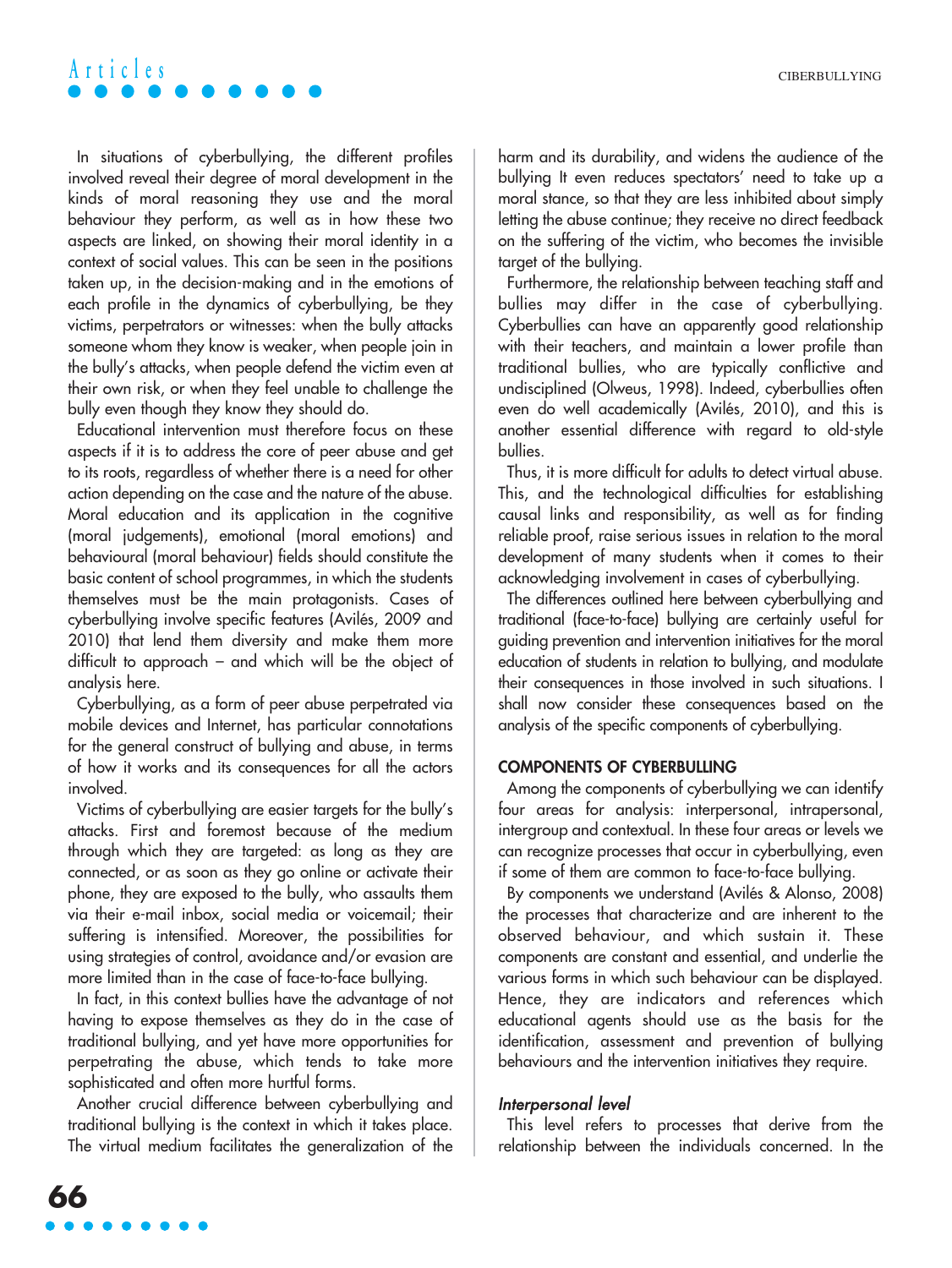case of cyberbullying it is a question of who perpetrates the abuse and who receives it. The three dimensions of interaction that characterize this level are: the exercise of power, the level of security and the degree of control (see Figure 1).

#### The exercise of power: Dominance – Submission

In cyberbullying the bullies feel in a position of power, and exercise such power unrestrainedly on the person they consider to be their victim. Moral judgement and moral behaviour go hand in hand. The bully justifies the abusive exercise of power and believes the victim to be inferior. The context in which this type of bullying takes place and the distance involved means that the power imbalance has some peculiarities: less possibility of escape for the victim, and greater anonymity (and sometimes better technological knowledge) for the abuser (Smith, Salmivalli, & Cowie, in press). Those who bully within the virtual community have the 'power' to do so. This power resides in the bully him/herself, in the group that accepts the victim's weakness (moral atmosphere of the group), in the context of invisibility, and in the at-risk position of the victim, who can feel bewildered and confused.

Nevertheless, the contextual conditions of the virtual environment may also make it easier for the victim, who typically would not respond in situations of face-to-face bullying, to fight back. Shielded by the distance the Internet provides, victims may feel emboldened to react aggressively and challenge the bully's power, even though this can lead to more pressure and more victimization. This tends to aggravate the victim's position and escalate the aggression.

The power imbalance tends to involve social, psychological and/or technological aspects.

#### Level of security: Exposure – Accessibility

There is also an imbalance of security between victim and bully, which manifests itself in the exposureaccessibility dimension, increasing the imbalance between the two protagonists. The bully obtains 'more for less'. The virtual environment of cyberbullying reduces the exposure level of abusers when they attack, and maximizes the accessibility of victims, constantly available as targets.

As regards the cyberbullies' cost-benefit analysis (Avilés, 2010), they achieve their goals with practically no risk, having instant access to their victim via e-mail, voicemail or social network site; on the other hand, victims'

helplessness and vulnerability are increased, given that they can be attacked by the bully at any time.

Thus, there is a considerable imbalance of power, security and capacity for reaction between bully and victim, characterized by the dominance-submission model: "You're going to be mine, just how and when I want you, you trash" (to quote from a cyberbully's message sent via Tuenti, a social network site popular among Spanish adolescents).

#### Degree of control: Distance – Vulnerability

The relationship between victim and bully has been described as a 'chewing gum relation' (relación chicle), in which contact is made, in general, whenever and however the abuser wants, and in which the victim's vulnerability (easy target) and the distance involved play a fundamental role in the exercise of control over the situation. Many victims do not know the identity of the bully, and the bully hides behind the supposed anonymity of the web to perpetrate the abuse remotely. The bully may well be quite close (classmate, acquaintance) to the victim, who may even consider him or her a friend. But the distance and the concealment work together, and are indicative of how much the bully is in control of the situation and protected by it. He or she manipulates the situation – like a piece of chewing gum – in terms of frequency and intensity; meanwhile, the vulnerability of the victim as a visible and easy target exacerbates his/her lack of control and feelings of helplessness, generating a bewilderment that increases the imbalance of power visà-vis the bully even more. From an educational point of view, such situations demand at the very least an analysis and intervention on the judgements, emotions and moral behaviours they involve.

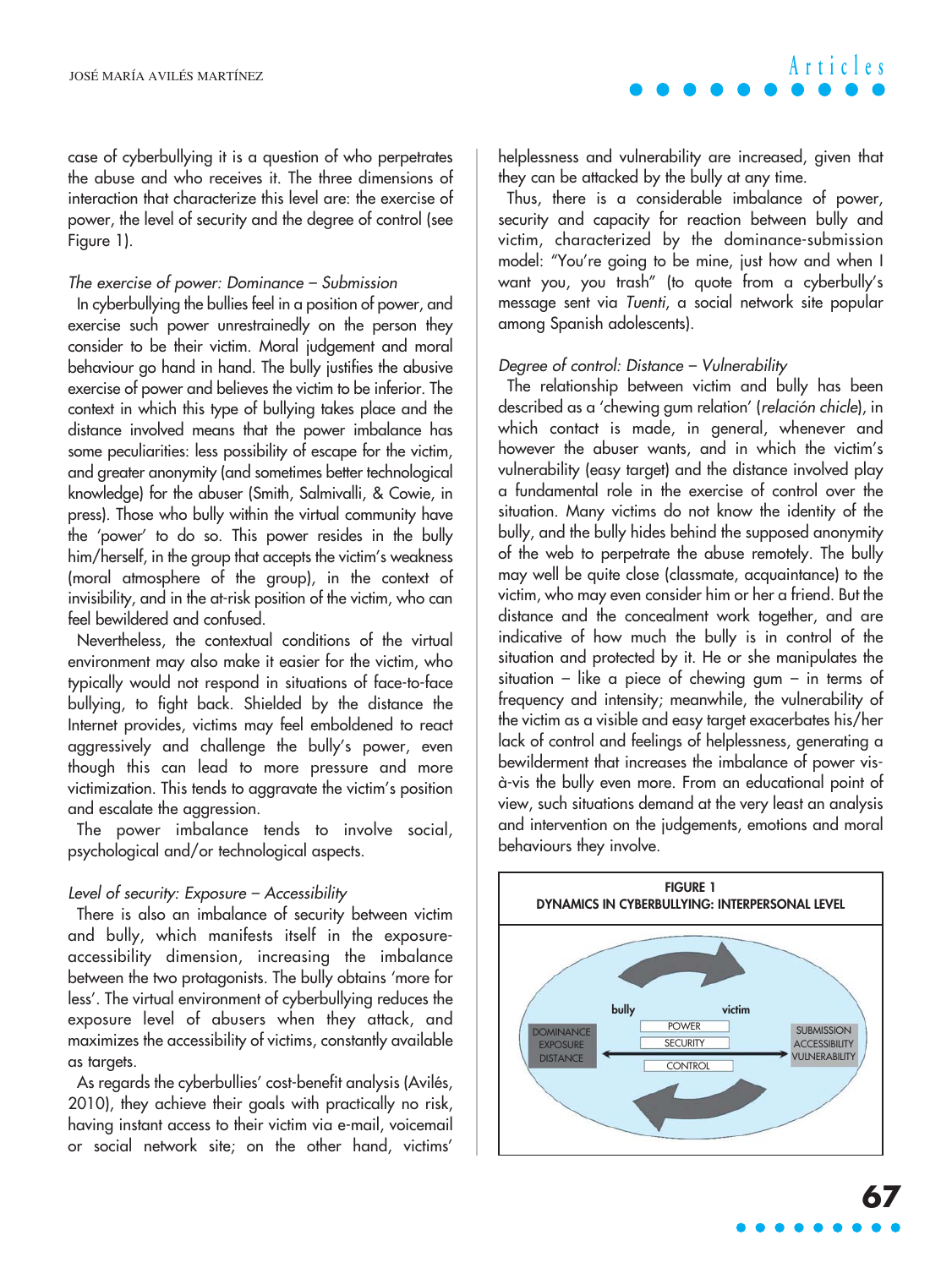As mentioned above, cyberbullying is generally perpetrated by someone in the social circle of the victims, even in their immediate social circle (Smith, Salmivalli, & Cowie, in press). Some victims are unaware of the position they occupy or may come to occupy in the group when the balance of power changes or the bully decides on a whim to strike against them.

Power, security and control are exponents of the manifest disequilibrium between abuser and victim in cyberbullying, even though the power imbalance, in particular, is also an essential feature of face-to-face bullying (Avilés, 2006).

#### Intrapersonal level

Various studies (Mason, 2005; Shariff, 2008; Willard, 2006) have highlighted the emotional, social, and cognitive processes that can affect those involved in cyberbullying, either as victims or abusers. Such processes are considered in this section that addresses the intrapersonal level (see Figure 2). Many of them are common to face-to-face bullying (Olweus, 1998), but I identify some that are especially characteristic of cyberbullying.

#### Emotional processes

There is a disinhibiting effect in cyberbullies (Mason, 2005), facilitated by the feeling of distance and supposed anonymity. Being on the other side of the keyboard and not having the victim in front of them means there is no sensation of immediate judgement, together with a lack of concern about what others think, and about what they say or do. This involves features of emotional risk for the development of the



- ✔ Absence of feedback: cyberbullies do not witness the reaction to their attacks, to what they say or do on the Internet, so that they have no opportunity for selfcorrection and self-regulation.
- $\boldsymbol{\nu}$  Lack of empathy: failing to see the emotional reactions of the victim can accustom the bully to the cold and cruel exercise of abuse, without provoking feelings of guilt, regret or emotional distress. In the absence of information about what victims feel, on how they react, on their gestures and expressions, the bully can develop a psychopathic profile of lack of empathy and compassion in the face of others' suffering. The whole situation facilitates disassociation from the consequences of cyberbullies' acts, and may make them believe that in the virtual world "anything goes", since there are no restrictions or consequences.
- $\mathbf y$  Relaxation and satisfaction with regard to the abuse: bullies may experience pleasant feelings about the attacks, since they have no adverse effects on them. They come to understand that this is a way of achieving objectives. They may even internalize this kind of behaviour as a form of treating people they consider inferior, different or objectionable.
- ✔ Resistance to frustration: obtaining what one wants and when one wants it, without resistance or feedback, does nothing to educate frustration in bullies. Mechanisms for channelling anger are not internalized, and more aggression may be generated when bullies fail to achieve what they want.

For the victims of cyberbullying there is an aggravation of suffering and insecurity due to the unpredictability of the attacks, resulting in anticipatory anxiety, stress and depression (Juvonen & Gross, 2008). There is a risk of escalation towards learned helplessness on their being unable to effectively defend themselves. In victims who react, their response usually increases the intensity and frequency of the abuse, thus aggravating their position as victims. Moreover, the disinhibiting effect of the virtual context (Siegal, Dubrosvsky, Kiesler, & Maguire, 1986) means that some victims who would not respond aggressively in face-to-face situations do so in cyberspace (loss of social shame).

Some of the moral emotions involved in these two profiles (cruelty, lack of compassion and moral disconnection in the abuser; helplessness and shame in the victim), and those that are not involved but should be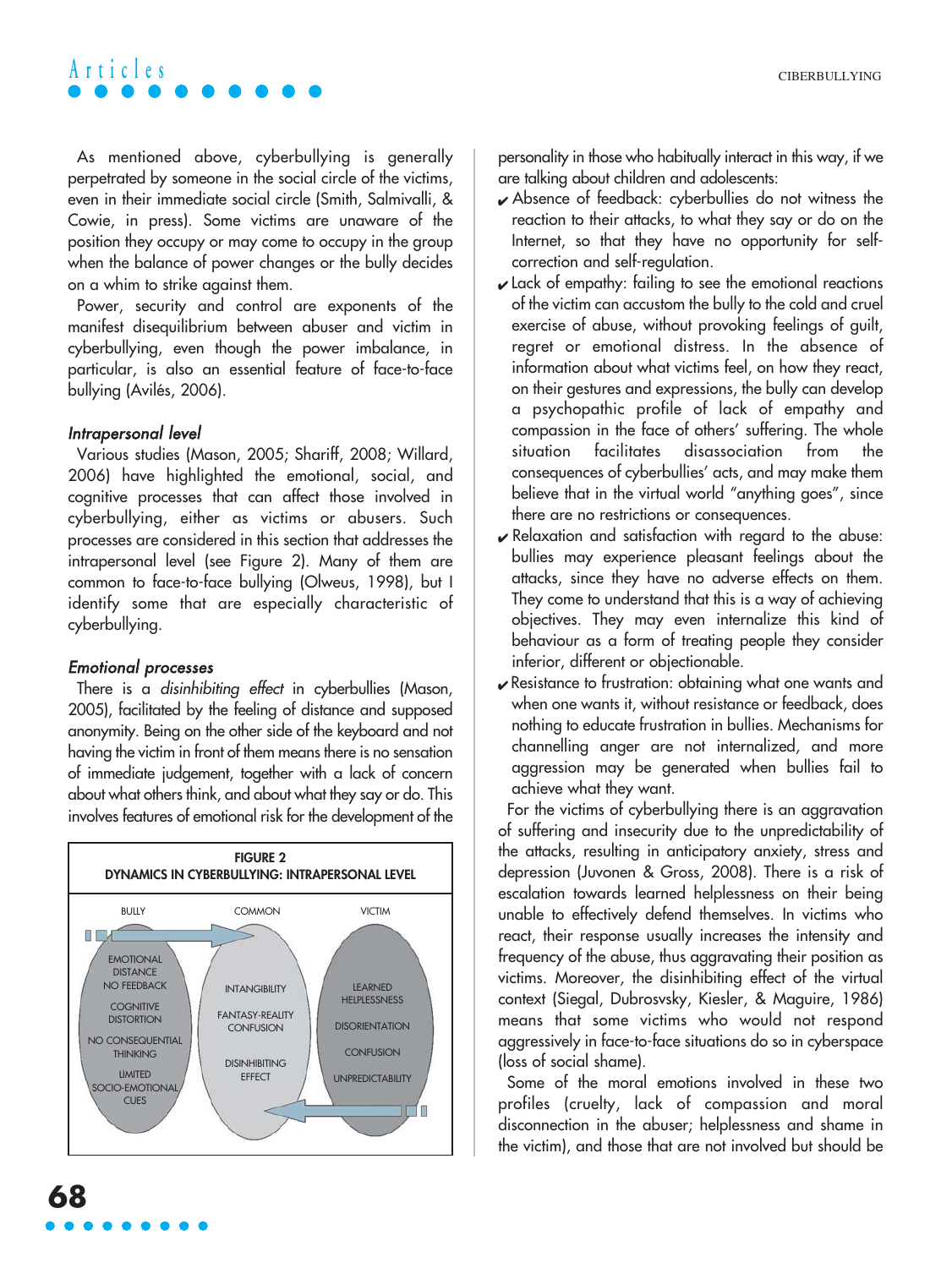(empathy, guilt or remorse in the bully), give rise to a demand for intervention from a moral perspective.

#### Cognitive processes

The fact that adolescents spend most of the day connected to the virtual environment, together with the focusing of their interpersonal relations in social networks, can lead to some risks. The cyberspace context makes it easier for individuals to try out different identities (Mason, 2005), as virtual scenarios. Such opportunities, which can be beneficial in periods such as adolescence, must not, however, lead to the wrong type of imbalance between the fantastic and the real. If such an imbalance develops, and the person in question shows a certain predisposition, the risks that ensue may be numerous, and mainly affect the bullies:

- $\boldsymbol{\nu}$  Risk of depersonalization and reification. Other individuals may be seen as objects to manipulate and attack; bullies may even simulate the language and actions of videogames. These types of risk are fostered by the emotional distance and lack of interpersonal feedback (Suler, 2004).
- ✔ Confusion of reality and fantasy: a focus on the content, language and dynamics of the virtual environment and its intensive use may bring about some confusion in potential bullies and lead them to mix fantasy with reality.
- $\mathcal V$  Cognitive distortion: the illusion of invisibility in cyberspace and the non-physical presence of those with whom one interacts can increase the tendency for false perceptions about one's identity and what one does, and about how one sees and considers others.
- ✔ Normalization of the aggression or abuse: the lack of consequences of the negative actions (Ybarra & Mitchell, 2004) may lead abusers to perceive the abusive behaviour and make it understood as appropriate and, in turn, as acceptable for the achievement of objectives (Tattum, 1989).

At the cognitive level, victims are often confused and disoriented about the source of what is happening to them and about the decisions they should make to resolve the situation of cyberbullying. Such confusion can be exacerbated by their ignorance of why this is happening and about the anonymous nature of the abuse, so that their everyday life and social context are plagued by uncertainty and paralysis.

The risks at the cognitive level, as described here, facilitate the construction of erroneous moral judgements in cyberbullies, so that it becomes essential to implement educational initiatives for guiding their appropriate moral development.

#### Social processes

Social relations are also constructed at the intrapersonal level, in the image of ourselves we construct and others have of us, and in the interpersonal relations we have with others (Fritzen, 1987).

At this level the individuals involved in cyberbullying are marked by the actual technological medium through which the interaction is established, as well as by the intangibility of the relationship itself.

The intangibility and invisibility of the relationships mean that in the social context many individuals come to interact with some of their peers largely, or exclusively, via technological devices and remotely, eschewing face-toface or group contact. It is not uncommon, moreover, for them to interact in this way even in physical group situations, through WhatsApp and/or text messages. This facilitates different levels of association between members of social groups; indeed, virtual abuse may even occur between individuals while they are present in a physical group situation.

Consequently, the influence of the virtual world on the social context means that there is a tendency to avoid direct and physical contact in relationships with peers (Lenhart, 2005), and hence a reduction of reciprocal cues for the interpretation of such relationships. Moreover, and as in face-to-face bullying, dyadic social relationships of dominance and control may be established, even though the rest of the group is physically present. The potential risks for those involved in cyberbullying are therefore related to:

- Deficit in social cues of control: In traditional social interaction the participants use social cues (individual and group-based, verbal and non-verbal) transmitted reciprocally. Such cues are absent or minimal in cyberbullying, resulting in a lack of social feedback:
	- ✔ Absence of the beneficial influence of others' judgements and social pressure for rebalancing behaviour and individual positions. This results in less critical assessment of one's own acts.
	- ✔ Tendency to 'rationalize' and 'justify' one's behaviour in the absence of feedback. The behaviour is 'imagined' to be acceptable, since it is much more difficult for peers and others to intervene and rectify. Moral authority figures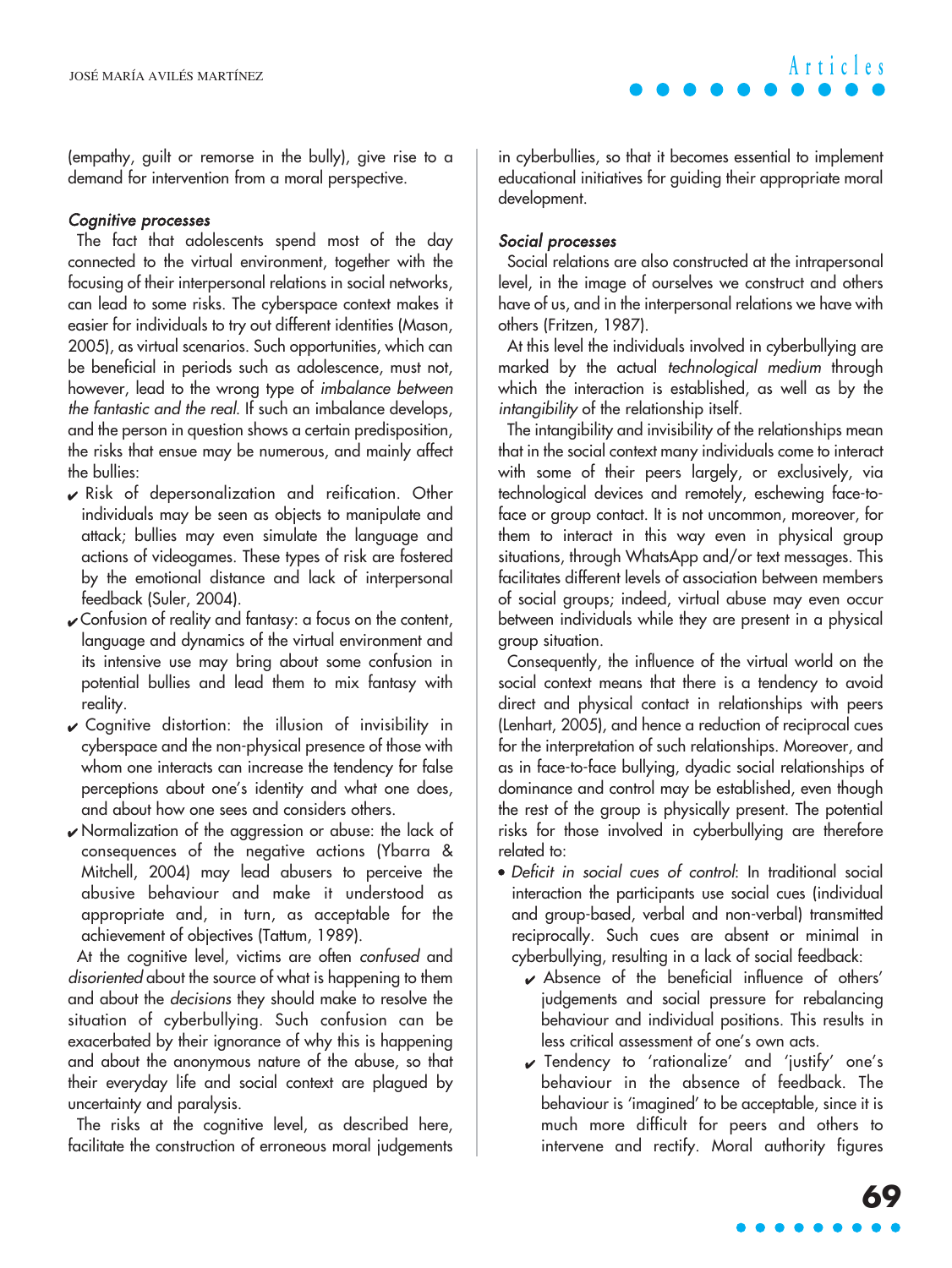(teachers, parents) – important potential providers of corrective guidance – are also absent. Abusers receive no alternative version of what they do, think or say, because it is physically impossible.

- Lack of cues for distinguishing between fantasy and reality. This follows from the above, and is fed by a socialization that is predominantly or exclusively online.
- Social disinhibition: This faciliates the perpetration of aggressive/abusive behaviour that would not generally be perpetrated in the real world.
- Risk of contradictory behaviour: the intangibility of the relationship and the illusion of anonymity can facilate antagonism between what one does in Internet and in real life.
- Social and personal risk behaviours: Resulting from the person becoming accustomed to the content and suggestions found in forums and sites that endorse inappropriate and dangerous behaviours (e.g., related to disordered eating or suicide).

The negative moral climate established by cyberbullying in the peer group affects the individual moral development of those who perpetrate this kind of bullying and those who witness it without challenging it.

#### Intragroup level

The processes outlined here occur within the group involved in the cyberbullying. They refer to the group's power network, its culture vis-à-vis abuse, the pressure of group control codes and rules, and the positive actions of spectators in relation to bullying (see Figure 3). Among the most significant variables would be the following:

 $\sqrt{\frac{1}{T}}$  Group identity versus individual identity: affiliation to and membership of forums or social networks that



usually restrict participation to their members foster a sense of collectiveness (Reicher, Spears, & Postmes, 1995, cited in Mason, 2005). Moreover, members are more or less rigidly bound to a group norm, adherence to which serves to regulate behaviour. This facilitates 'unanimity' and discourages 'answering back' to attacks, to ridicule or to abuse, especially if the abuser has power in the group. As occurs in face-to-face bullying (Olweus, 1998), the sense of individual responsibility is reduced.

 $\boldsymbol{\nu}$  Less involvement of witnesses: the virtual medium facilitates interconnection and immediacy and aids the sharing of ideas and the formation of relations. It should also be easier to respond to attacks via this medium (Ortega & del Rey, 2011). Nevertheless, and contrary to what might be assumed, witnesses to virtual abuse feel less disposed to intervening in the case of cyberbullying than in that of faceto-face bullying (Shariff, 2008), precisely because of the collective identity referred to above. They find themselves subject to the influence and behavioural regulation of the group norms. The sensation of invisibility, the anonymity and the intangibility involved facilitate their inhibition and complicity, making them reluctant to intervene. A relevant line of intervention would be one whose aim was to change such attitudes so that they favour the victim and counteract the negative moral climate that establishes itself in the group and favours the bully.

#### Contextual level

The context in which cyberbullying takes place offers situational cues regarding the development of the abuse, which affect individuals at the personal, group and interpersonal levels. Indeed, it characterizes cyberbullying

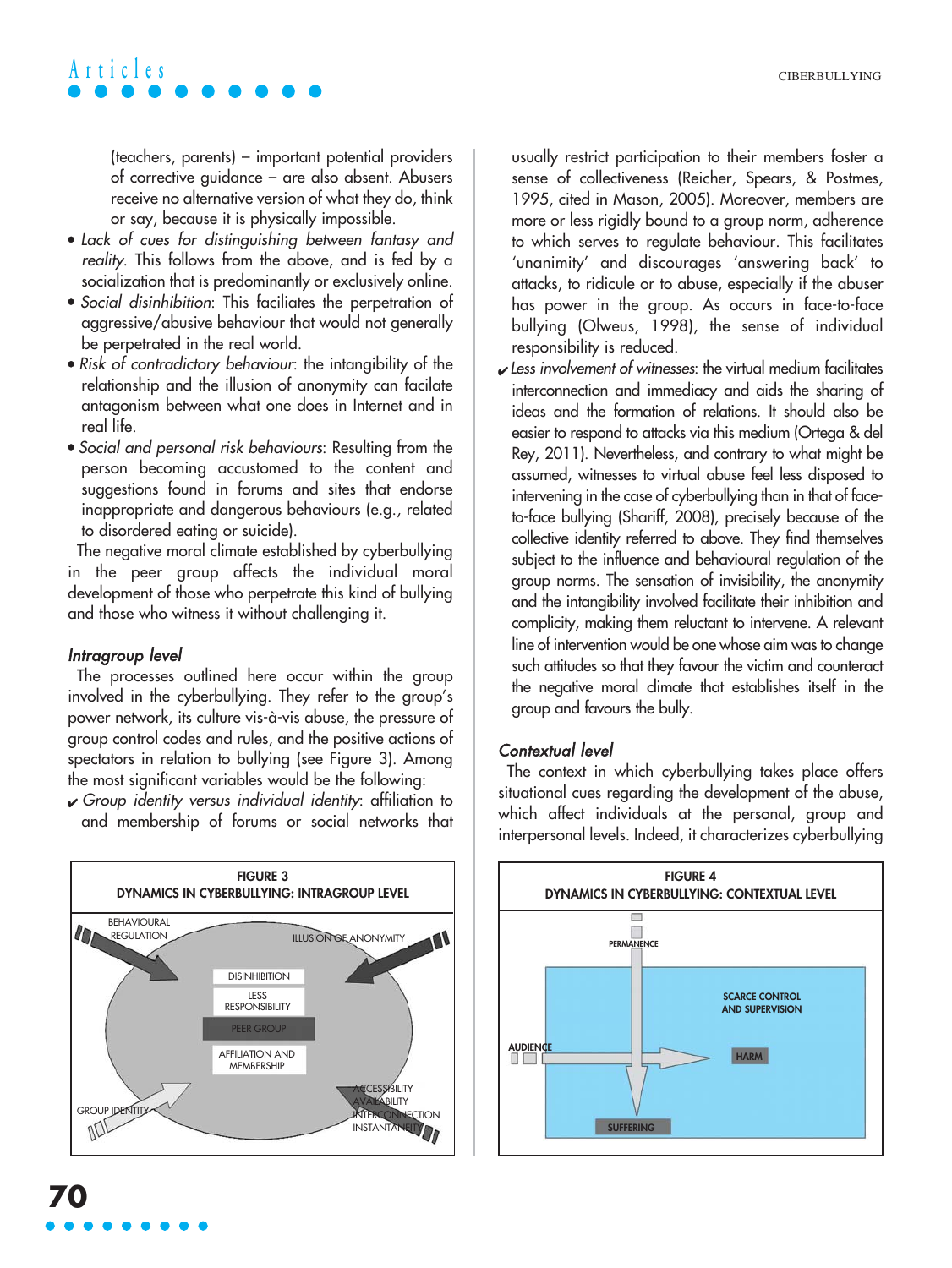itself: the medium through which the information is disseminated, the instantaneity of the communication, the immediacy of the responses, the ease with which any target of the abuse can be reached, the sensation of anonymity, invisibility or ability to disguise one's identity, emotional coldness, the absence of close contact or the captivity of the words written or the images uploaded.

At the contextual level, the most characteristic components are marked by three relevant factors (see Figure 4): the audience, broader than in face-to-face bullying; the duration – in the case of cyberbullying the offending elements may be permanently on display; and the scarce control and/or supervision over the information, given that educational agents and parents are often absent from the immediate context of the cyberbullying or unaware of it.

- ✔ Audience Harm: The audience is directly related to the harm inflicted. While in face-to-face bullying it is those who witness the abuse that constitute the real audience, in cyberbullying the audience extends beyond those individuals who know, take an interest in or are related to the people directly involved. Even total strangers or people completely unrelated to bully and victim can witness the events. This enlargement of the audience magnifies the harm done to the victim.
- $\sqrt{\frac{P}{P}}$  Permanence Suffering: The duration of the abuse is often longer in the case of cyberbullying, since the abusive material may remain accessible on websites or in social networks until its author modifies it, and this is a difference with respect to face-to-face bullying that may increase the victim's suffering.
- $\sqrt{\frac{1}{1}}$  Extent of control and accompaniment: The degree of control and/or supervision by educational agents and parents over children's and adolescents' use of new technologies is generally inadequate; likewise, adults rarely spend sufficient time accompanying youngsters when they use virtual devices and media (Avilés, Irurtia, García-López, & Caballo, 2011), especially early on, when the youngest begin familiarizing themselves with them. This may be due to lack of knowledge, given the often huge technological gap between adults and children; or to simple neglect, stemming from permissive or contradictory parenting styles; or indeed to lack of parental availability, given the mothers' and fathers' working hours, broken families, and so on.

Intervention in this particular aspect, for purposes of prevention and of raising awareness, is a pressing need, to help families avoid the risks lurking in cyberspace.

Indeed, various authors have highlighted the fact that the majority of parents do not know what their children are doing when they are on Internet (Lenhart, 2005; Rosen, Cheever, & Carrier, 2008).

**Articles**

#### **SOME RECOMMENDATIONS FOR PREVENTION AND INTERVENTION**

Prevention and intervention initiatives in the educational community in situations of cyberbullying must go beyond the provision of information and/or training about risk situations, good and healthy practices in the realm of new technology or the appropriate management of responses to bullying. Genuine prevention should have as its ultimate aim the raising of awareness about the problem, help with the management of one's feelings and guidelines in relation to the moral decisions involved in these situations. Moral education should constitute the backbone of prevention and intervention, regardless of the disciplinary models that may be operating in a particular educational community and/or the legal consequences of cyberbullying. If the objective is to educate, we need to work on the internalization and management of moral standards in these situations, taking into account all the profiles involved.

Given that any intervention in cyberbullying must address the factors described above, it is imperative for such initiatives, on the one hand, to ensure that the key prerequisites for their effectiveness (necessary conditions) are met, and, on the other, to take into account the essential content of appropriate moral development, which clearly excludes the components of cyberbullying. It will be necessary to help students with the resolution of moral dilemmas, the management of their feelings and emotions and the regulation of their own behaviours.

Below, I consider first of all some conditions that favour the implementation of prevention and intervention initiatives, going on to outline the content of the work necessary so that each individual can find a way of resolving the situations which may otherwise lead to cyberbullying.

#### Conditions that favour prevention and intervention

 $\mathbf y$  Involving and focusing on the students themselves. This applies particularly to prevention, guidance and tutoring regarding access to and management of new technologies. Approaches or programmes such as Help Teams (Avilés, Torres, & Vián, 2008), Student Tutors (Sullivan, 2001), Elder Siblings, Volunteers (Trianes,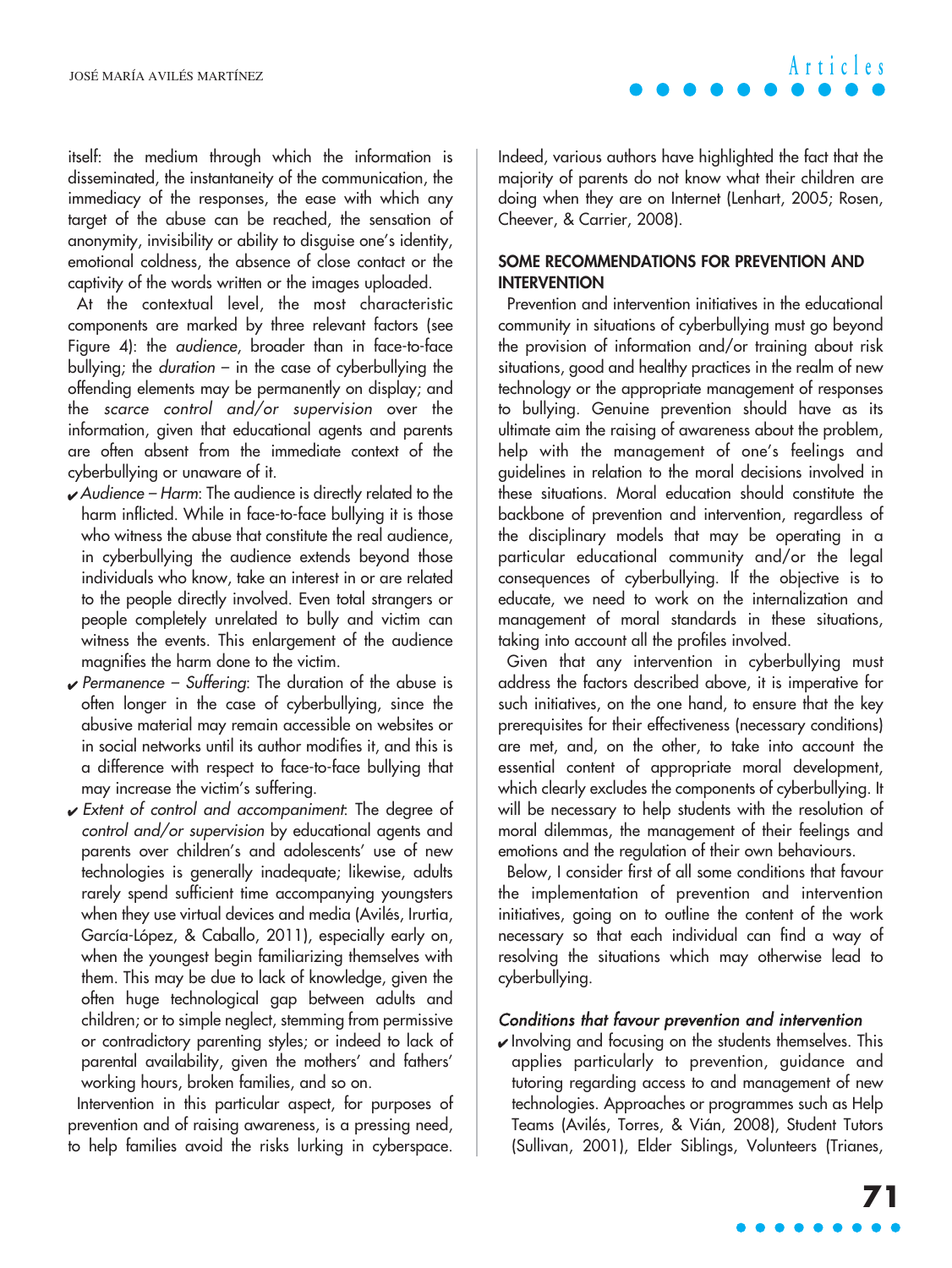2005), Cybermentors (Avilés, 2012) or Telehelpers (Cowie & Fernández, 2006) can be of great value in this line of work.

- $\sqrt{\frac{1}{\sqrt{\pi}}}$  Working with the relevant peer group, not only on an individual basis, but also as a group. This involves addressing the social network of power within the group, and how it employs virtual channels; looking at the group culture and how it considers "snitches" or "telling"; addressing the question of anti-cyberbullying norms (modifiable) within the group; and setting up stable support structures in the group for those who need them (Avilés, 2012).
- ✔ Drawing up agreements between schools, communities and families in support of educational initiatives. This would apply particularly to cooperation between teaching staff and families. Such institutional agreements would legitimize educational intervention even though the events might occur outside school, since they still affect the atmosphere and level of social harmony at school (Comunidad de Madrid, 2010).
- ✔ Employing institutional instruments to combat bullying and cyberbullying. The Antibullying Project (Avilés, 2005), endorsed and promoted in the educational community, is a highly effective tool addressing both decisions and initiatives for dealing with abuse and bullying.
- $\checkmark$  Educating relevant groups in healthy self-protection habits and good practice in virtual spaces. Management of personal information, maintaining privacy, risks to avoid, etc. How to protect and regulate one's own use of social network technology.
- $\mathbf v$  Helping students learn to value the content of virtual contexts (communication, interaction, websites, forums, documents, proposals, etc.) according to the established moral criteria: truthfulness, honesty, balance, sustainability, reciprocity, empathy, respect for differences, altruism, friendliness, harmony, and so on. Encouraging them to identify, value and practise these moral values.
- $\sqrt{\frac{1}{100}}$  Drawing up a curriculum that includes work on values for the promotion of social harmony, with a view to highlighting the wrongs of cyberbullying and fostering the features of positive moral development (justice, respect, generosity, rights, honesty, cooperation, coherence, acceptance and criticism of authority, and so on). School programmes should include emotional education and teach the values necessary for autonomous moral development (Tognetta, 2009).
- $\checkmark$  Organizing the school for addressing cyberbullying.

This would involve features such as the following: forming a working group for analyzing and managing cases, designating tutors for supervising each group, organizing students in groups that favour social harmony and mutual help among peers, measures for the supervision of computers that ensure good levels of feedback and control, secure channels of communication for the reporting of concerns or fears, automatic and standardized mechanisms for initial responses to adverse situations that may arise, structures involving "cyberhelpers" or "cybermentors", and so on.

- $\sqrt{\frac{1}{2}}$  Reaching a consensus on a response protocol that sets out clear steps, with well-defined responsibilities for management and supervision.
- $\sqrt{\frac{1}{1}}$  Disciplinary models that endorse, wherever possible, the application of restorative justice as a priority measure in attempts to resolve cases, in pursuit of the moral education and equilibrium of those involved.

#### Working on content related to moral education

Making educational policy decisions about the intention to combat cyberbullying, organizing schools accordingly and creating the necessary conditions and tools will make it possible to implement educational strategies for addressing moral content with some guarantee of success.

The content of work on basic moral education in relation to the components of cyberbullying will involve educational initiatives that should be shared by all agents of the educational community:

- $\mathcal V$  Carefully selecting and organizing the topics to be worked on with a view to the students' achieving genuine moral autonomy (Justice, Respect, Generosity, Rights, Honesty, Cooperation, Equality, Solidarity, Acceptance, and Criticism of authority). Contrasting this moral content in each context – cognitive, affective and behavioural – with the more negative values that characterize cyberbullying.
- ✔ Activating in individuals (by encouraging observation, practice and independent construction) a disposition to act ethically and according to minimum universal values, as opposed to the negative values inherent to bullying.
- $\boldsymbol{\nu}$  Helping students to learn about how to find appropriate moral solutions in diverse situations. Working on individual and group standpoints in response to moral dilemmas and doing exercises on alternative thinking and awareness of consequences.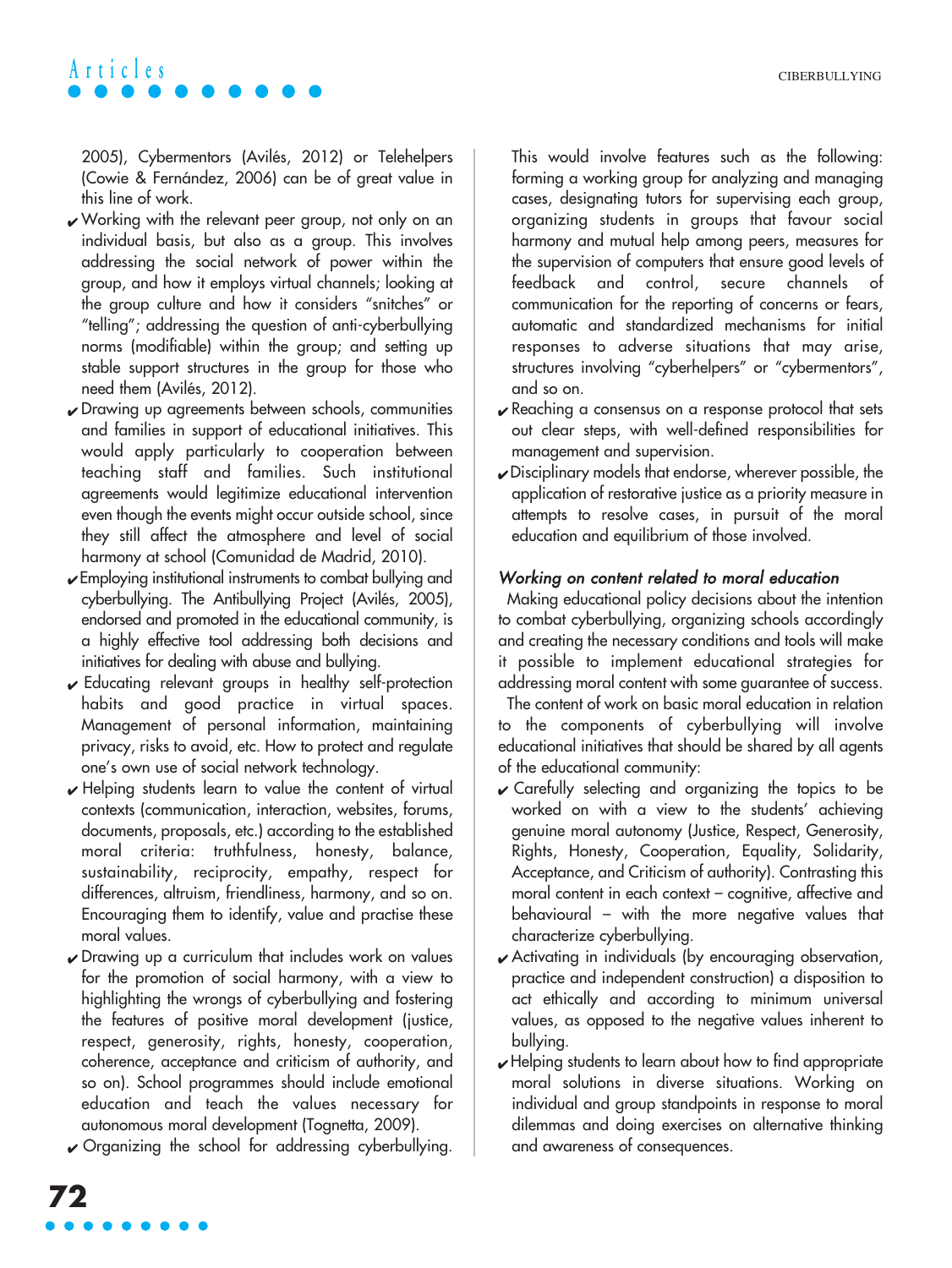- ✔ Helping students to achieve moral balance in different areas: situational (context), social (group) and individual, with a view to ensuring coherence between the cognitive (what I think), emotional (what I feel) and behavioural (what I do) levels.
- ✔ Using a framework of restorative justice as a guide for making decisions and implementing measures (Aviles, 2012; Cowie, Hutson, Jennifer, & Myers, 2007), respecting its elements and processes: reciprocal respect, acknowledgement of the abuse, restitution of harm, and asking for and receiving forgiveness.
- $\sqrt{\frac{1}{1}}$  Giving primacy to the respectful management of the feelings and emotions that arise as a consequence of cyberbullying, and which are directly related to the aspects inherent to the construction of moral autonomy.
- ✔ Helping to raise students' awareness of the linear relationship between the processes involved in cyberbullying, their moral content and the emotions and feelings that are at stake.

#### **CONCLUSION**

Working proactively on issues of moral education has some clear prerequisites: political disposition on the part of the educational community, specific training that permits educational agents (families, teaching staff, peers, the media) to address the issues in question, and organizational and educational structures that facilitate such work. While it is true that many schools fall short of meeting these requirements, this should not discourage efforts to design effective strategies in this direction, especially those addressing values, emotions and behaviours that often go unnoticed by students, teachers or families, such as those involved in cyberbullying.

This article has highlighted the most relevant processes involved in cyberbullying at the interpersonal, intrapersonal, intragroup and contextual levels. From the consideration of these processes we can identify the most important moral values and their counter-values and address the need to construct collective and consensusbased strategies for working with students, providing them with renewed guidance in the area of interpersonal relations within the normative framework of the school and conditions of social harmony.

Only concerted efforts involving educational initiatives for learning about, managing and practising the moral values that can counteract abuse will serve to act directly on the roots of bullying, be it face-to-face or virtual. Implemented on the basis of consensus, such initiatives will provide individuals with a constructive itinerary to guide them in making decisions and moral positioning vis-à-vis the situations experienced by the different protagonists in bullying scenarios and by the peer group in accordance with its dynamics.

#### **REFERENCES**

- Avilés, J. M. (2005). Intervenir contra el bullying en la Comunidad Educativa [Bullying-related intervention in the educational community]. Concejo Educativo: www.concejoeducativo.org
- Avilés, J. M. (2006). Bullying: el maltrato entre iguales. Agresores, víctimas y testigos en la escuela [Bullying: abuse among peers. Bullies, victims and witnesses in the school context]. Salamanca: Amarú.
- Avilés, J. M. (2009). Ciberbullying. Diferencias entre el alumnado de secundaria [Cyberbullying. Differences among secondary-school students] Boletín de Psicología, 96, 79-96.
- Avilés, J. Mª. (2010). Éxito escolar y cyberbullying [Academic success and cyberbullying]. Boletín de Psicología, 98, 73-85.
- Avilés, J. Mª. (2012). Manual contra el bullying. Guía para el profesorado [Handbook for dealing with bullying. Guide for teachers]. Lima: Libro Amigo.
- Avilés, J. M., & Alonso, M. N. (2008). Análisis de componentes identificativos de la violencia en el contexto escolar. Violencia, conflicto y maltrato. Itinerario de frontera [Analysis of identifying components of violence in the school context. Violence, conflict and abuse. A frontier itinerary]. In I. Leal, J. L. Pais, I. Silva, & S. Marques, (Eds.), <sup>7º</sup> Congresso nacional de psicología da saúde, (pp. 119-129). Porto: ISPA Ediciones.
- Avilés, J. M., Torres, N., & Vian, M. V. (2008). Equipos de ayuda, maltrato entre iguales y convivencia escolar [Help teams, peer bullying and social harmony in schools]. Electronic Journal of Research in Educational Psychology, 6(3), 357-376.
- Avilés, J. M., Irurtia, M. J., García-López, J., & Caballo, V. (2011). Bullying, el maltrato entre iguales [Bullying: abuse among peers], Behavioral Psychology, 19(1), 57-90.
- Comunidad de Madrid Consejería de Educación (2010). Ley 2/2010, de 15 de junio, de Autoridad del professor [Law 2/2010, 15 June, on the Authority of the teacher]. Madrid: BOCAM.
- Cowie, H., & Fernández, F. J. (2006). Ayuda entre iguales en las escuelas: desarrollo y reto [Peers helping